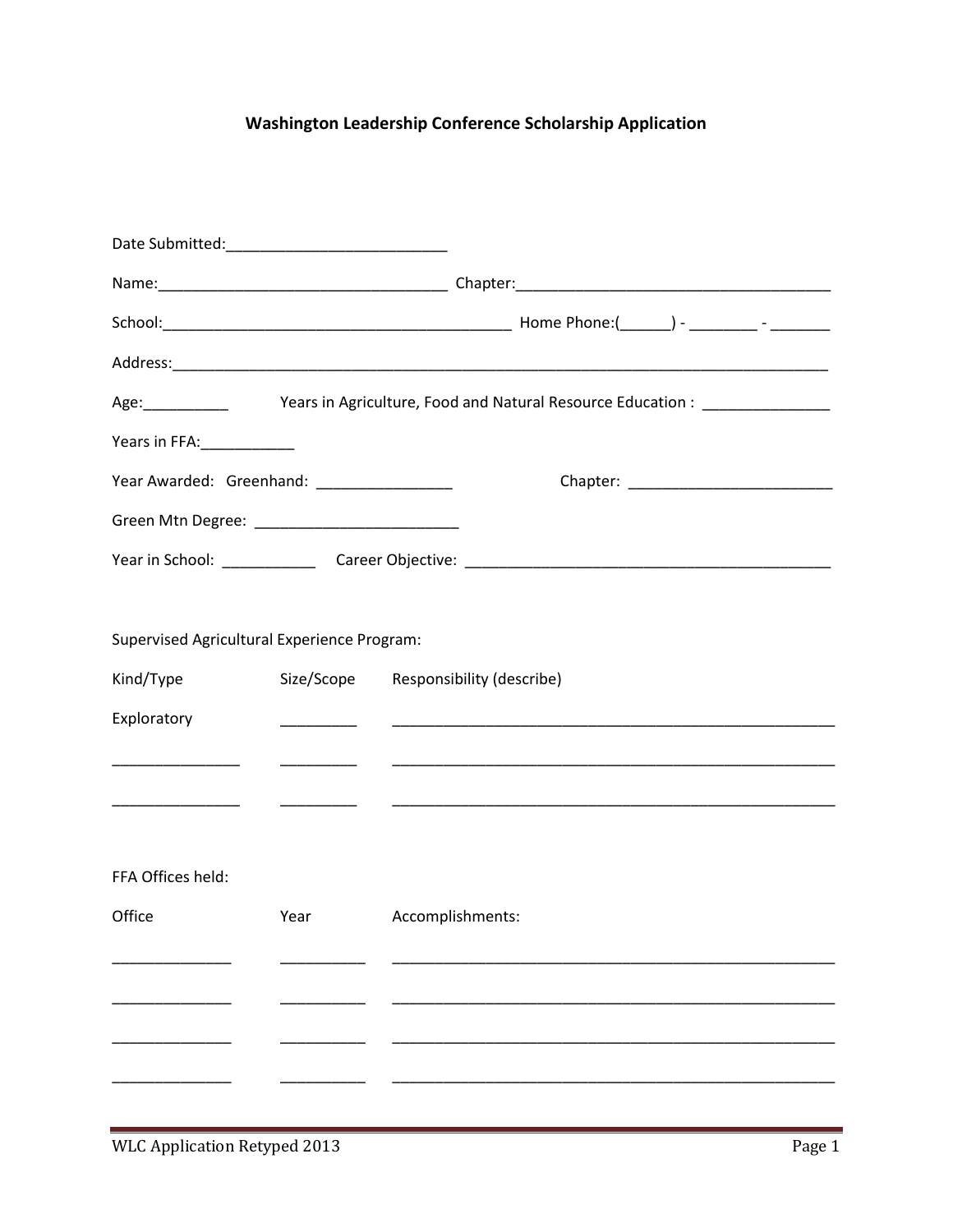**Committees Served On:** 

| Name of Committee: Responsibility: | Accomplishments: |  |
|------------------------------------|------------------|--|
|                                    |                  |  |
|                                    |                  |  |
|                                    |                  |  |
|                                    |                  |  |
|                                    |                  |  |
|                                    |                  |  |
|                                    |                  |  |

Participation in FFA activities (banquets, conventions, workshops, speaking CDE's). Please list the eight most important which had the most value to you.

| <b>Activity:</b> | Chapter/Reg./State/Nat'l:                                                                                                                                                                                                            | <b>Responsibility or Recognition:</b>                                                                                  |  |  |  |  |
|------------------|--------------------------------------------------------------------------------------------------------------------------------------------------------------------------------------------------------------------------------------|------------------------------------------------------------------------------------------------------------------------|--|--|--|--|
|                  | <u> 1989 - Johann John Stone, mars et al. 1989 - John Stone, mars et al. 1989 - John Stone, mars et al. 1989 - John Stone</u>                                                                                                        | <u> 1989 - Johann John Harry Harry Harry Harry Harry Harry Harry Harry Harry Harry Harry Harry Harry Harry Harry H</u> |  |  |  |  |
|                  |                                                                                                                                                                                                                                      |                                                                                                                        |  |  |  |  |
|                  |                                                                                                                                                                                                                                      |                                                                                                                        |  |  |  |  |
|                  |                                                                                                                                                                                                                                      |                                                                                                                        |  |  |  |  |
|                  |                                                                                                                                                                                                                                      |                                                                                                                        |  |  |  |  |
|                  |                                                                                                                                                                                                                                      |                                                                                                                        |  |  |  |  |
|                  | <u> 1989 - Johann John Harry Harry Harry Harry Harry Harry Harry Harry Harry Harry Harry Harry Harry Harry Harry Harry Harry Harry Harry Harry Harry Harry Harry Harry Harry Harry Harry Harry Harry Harry Harry Harry Harry Har</u> |                                                                                                                        |  |  |  |  |
|                  |                                                                                                                                                                                                                                      |                                                                                                                        |  |  |  |  |
|                  |                                                                                                                                                                                                                                      |                                                                                                                        |  |  |  |  |
|                  |                                                                                                                                                                                                                                      | Participation in School and Community Activities (Clubs, sports, community, church, etc)                               |  |  |  |  |
| <b>Activity:</b> |                                                                                                                                                                                                                                      | Level of participation/awards or recognition                                                                           |  |  |  |  |
|                  |                                                                                                                                                                                                                                      |                                                                                                                        |  |  |  |  |
|                  |                                                                                                                                                                                                                                      |                                                                                                                        |  |  |  |  |
|                  |                                                                                                                                                                                                                                      |                                                                                                                        |  |  |  |  |
|                  |                                                                                                                                                                                                                                      |                                                                                                                        |  |  |  |  |
|                  |                                                                                                                                                                                                                                      |                                                                                                                        |  |  |  |  |
|                  |                                                                                                                                                                                                                                      |                                                                                                                        |  |  |  |  |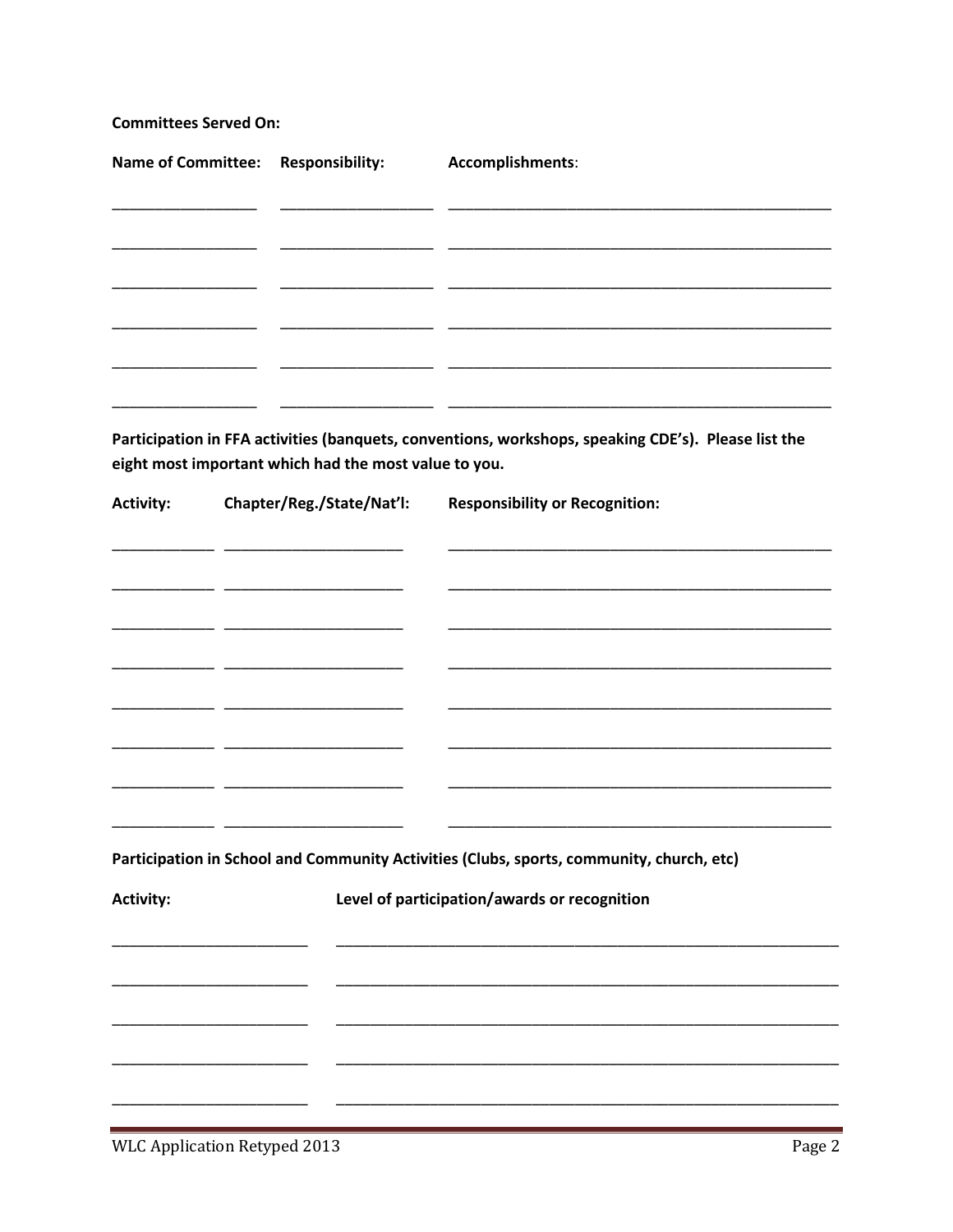Describe how attending the conference will benefit you and your chapter.

Individual's personal experience and opinion of FFA (in 50 words or less.)